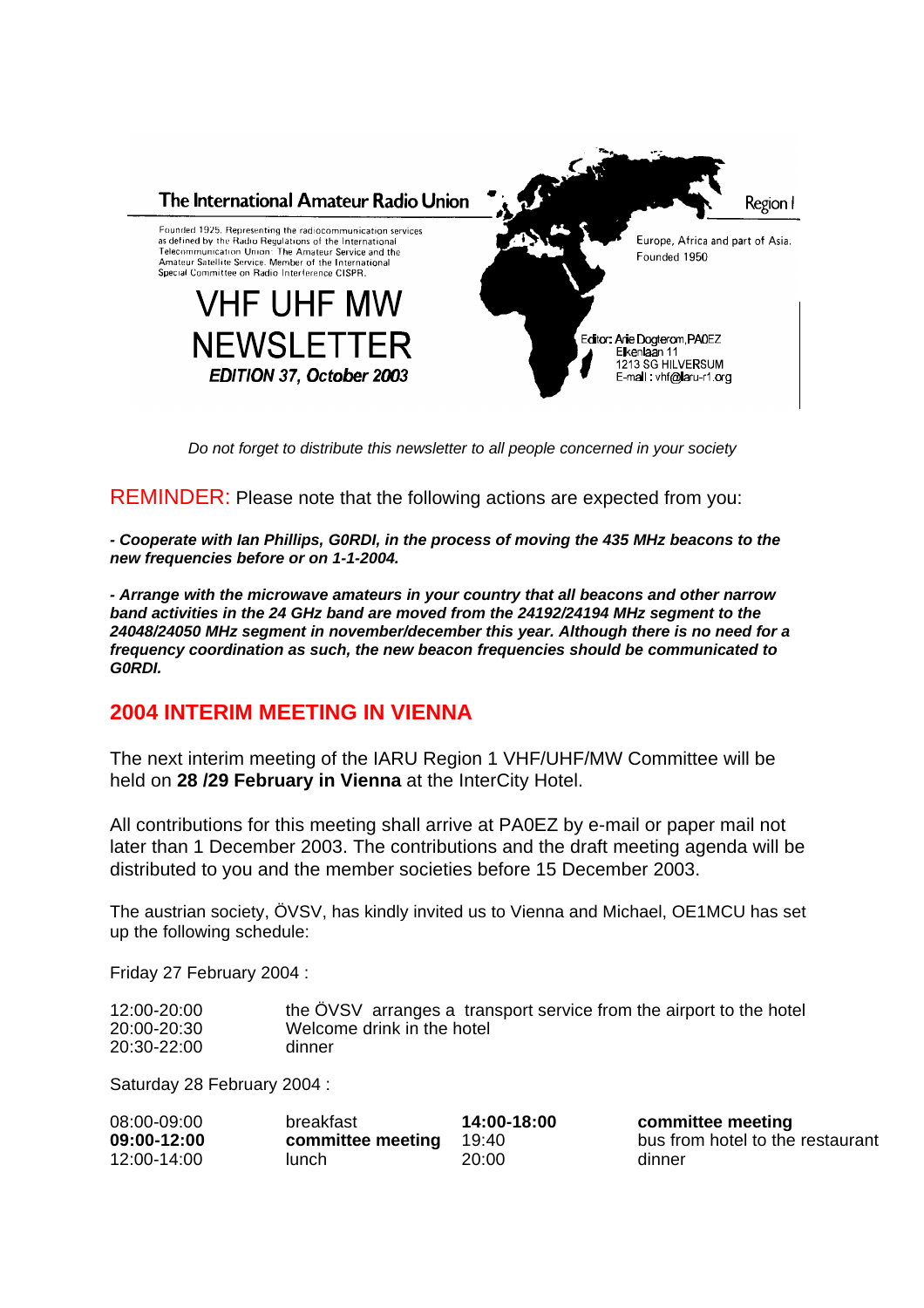after dinner - Vienna at night - guided tour by OE1MCU :-)

Sunday 29 February 2004

| 08:00-09:00 | breakfast         | 12:00-14:00 | lunch     |
|-------------|-------------------|-------------|-----------|
| 09:00-12:00 | committee meeting | 12:00-18:00 | transport |

service from hotel to airport provided by OeVSV

Hotel: InterCityHotel Wien Mariahilfer Strasse 122 A-1070 Wien Tel.: +43-1-525 85 220 Fax: +43-1-525 85 188 http://www.intercityhotel.at

The hotel is a small - but quiet 4 star hotel 3 minutes away from the main ( Westbahnhof) station, 8 minutes away from the OeVSV-HQ and beside a underground station (4 minutes to the St.Stephans cathedral). We will use a comfortable and quiet meeting room and enjoy the good catering from the hotel.

The price for the weekend is per person EUR 235,– In this price is included a free ticket for public transport in Vienna .

ÖVSV will inform you about all payment information after your registration. Your registration shall be received by the ÖVSV **not later then 20 December 2003.**

Additional information:

+ the transport from and to the airport, the welcome drinks and dinner on Friday and Saturday evening is sponsored by the ÖVSV

+ We plan the dinner in a typical Viennese restaurant (casual wear-no gala dinner with speeches -> its a working group with specialists)

+ in the ÖVSV-HQ office you are invited to use our internet access (wireless LAN) and the office facilities

- + please mail your reservations to iaru@oevsv.at ( copy to vhf@iaru-r1.org )
- + please mail your flight number an arrival time (on 27 february) to iaru@oevsv.at
- + please mail all questions about the meeting to *iaru@oevsv.at*

# Vehicle Collision Radar and our 76 GHz band

In an earlier Newsletter I already informed you about ongoing activities in CEPT to arrange for a temporary allocation to S(hort) R(ange) R(adar) around 24 GHz. Although it is not yet clear if all CEPT countries will agree to this temporary allocation, the next phase ( from about 2011/14) will be a permanent allocation for SRR in the 79 GHz band ( 78-81 GHz).

Looking at the current ( since WRC2000) allocations in this area, there is an allocation between 76 and 77 GHz for "long distance vehicle radar" and between 77 and 81 GHz a radiolocation allocation exists, except for the 77,5-78 GHz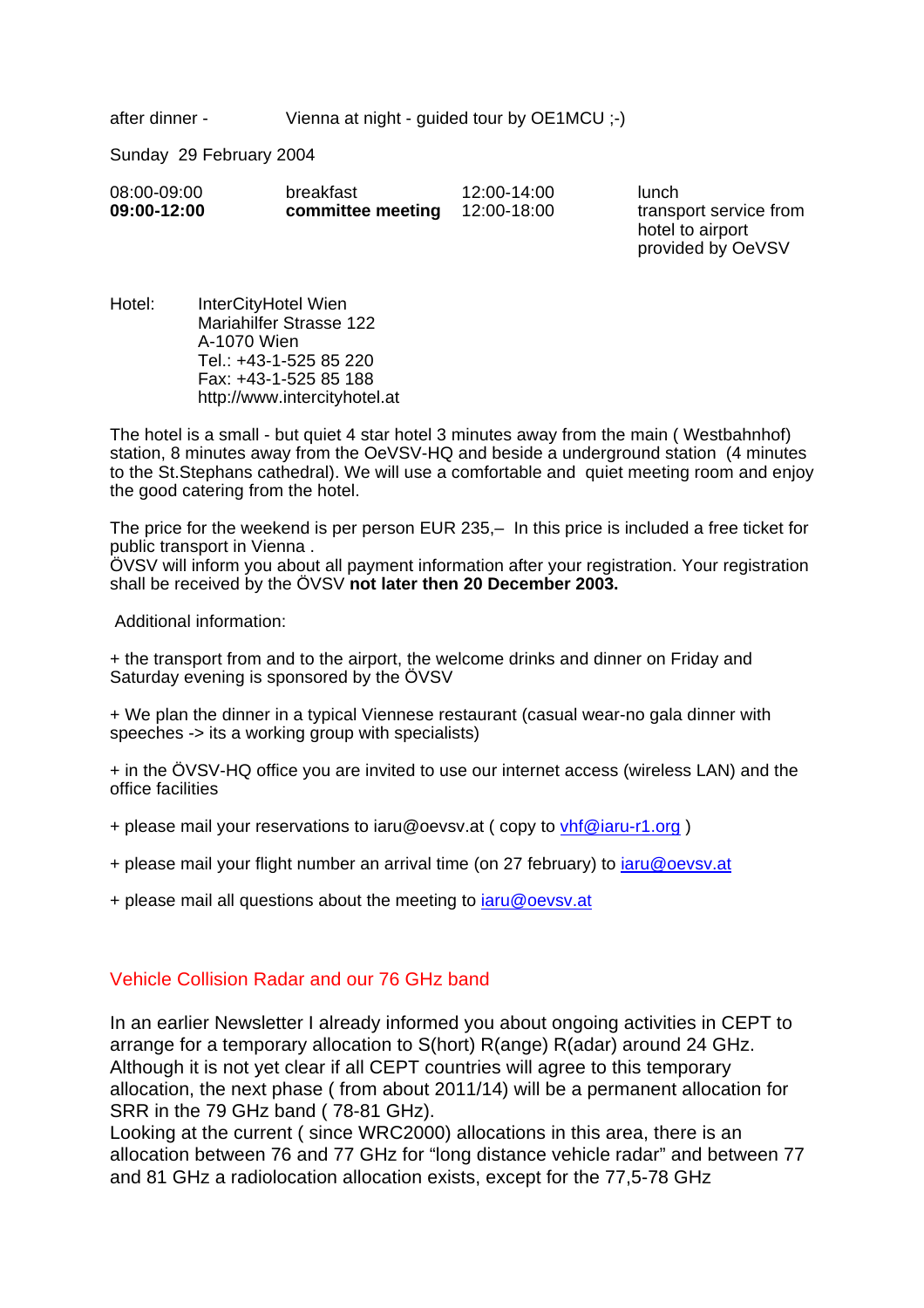amateur(satellite) allocation. This creates a problem as the SRR will create unacceptable interference to amateur reception in many situations. IARU R1 has proposed a rather simple solution:

The "old" 75,5 - 76 GHz amateur allocation, had been extended by WRC2000 till 2006 ( footnote 559A). The IARU R1 proposal is that this time limit should disappear in the European Common Allocation table. CEPT FM has agreed to implement this proposal in the 2004 edition of the ECA. At a later WRC this change could be added to the ITU table. Although the status of the amateur service in this segment is primary, it is not exclusive as in the new 77,5-78 GHz segment. But there probably will be less problems here once the SRR devices are becoming a standard option on cars.

*For our bandplanning this probably implies a change in the planning of our 77 GHz band*. In fact this will be welcomed by the majority of 76 GHz amateurs still using he "old" segment.

## **From our Records coordinator**

New site for VHF/UHF/Microwave DX records updated 6 Oct : From now use: http://www.svessa.se/vhf/dxrecord.htm . The backup site is: http://ham.se/vhf/dxrecord/dxrecord.htm

Info needed for a claim are: Frequency, Propagation mode, Call and locator for both stations, Mode and time/date in UTC. An estimate of the distance is welcome but all distances are calculated by the same program for the whole list. Info about a dx QSO should be sent by one of the participants or national VHFmanager to: vhfcontest@svessa.se

73 Tommy SM7NZB

note from your editor: I am still wondering why one of the tropo modes, where (part of) the dx was due to refelection by rain clouds is worth a separate list.

#### **From our Satellite coordinator**

Since my appointment at the San Marino Conference I have had two aims to satisfy.

Firstly to encourage all possible satellite builders to use our bands responsibly and also to help liaise with the other IARU regional satellite people.

The past eleven months have seen the launch of a number of small picosats which have some downlinks in the 435 MHz band. These satellites are regarded as providing worthwhile educational experimental resources for the amateur radio and university teams that have created them. Future picosats will be co-ordinated into a part of the 435 MHz space band which is being referred to as "experimental and educational"

AMSAT - NA are continuing work on their low earth orbiting Oscar "Echo" scheduled for launch next Summer and will have an number of limiting FM and data transponders with opportunities for experimentation.

AMSAT-DL are busy with the construction a new P5E bird which is intended for an elliptical orbit similar to Oscar 10. P3E will carry linear transponders with uplinks on